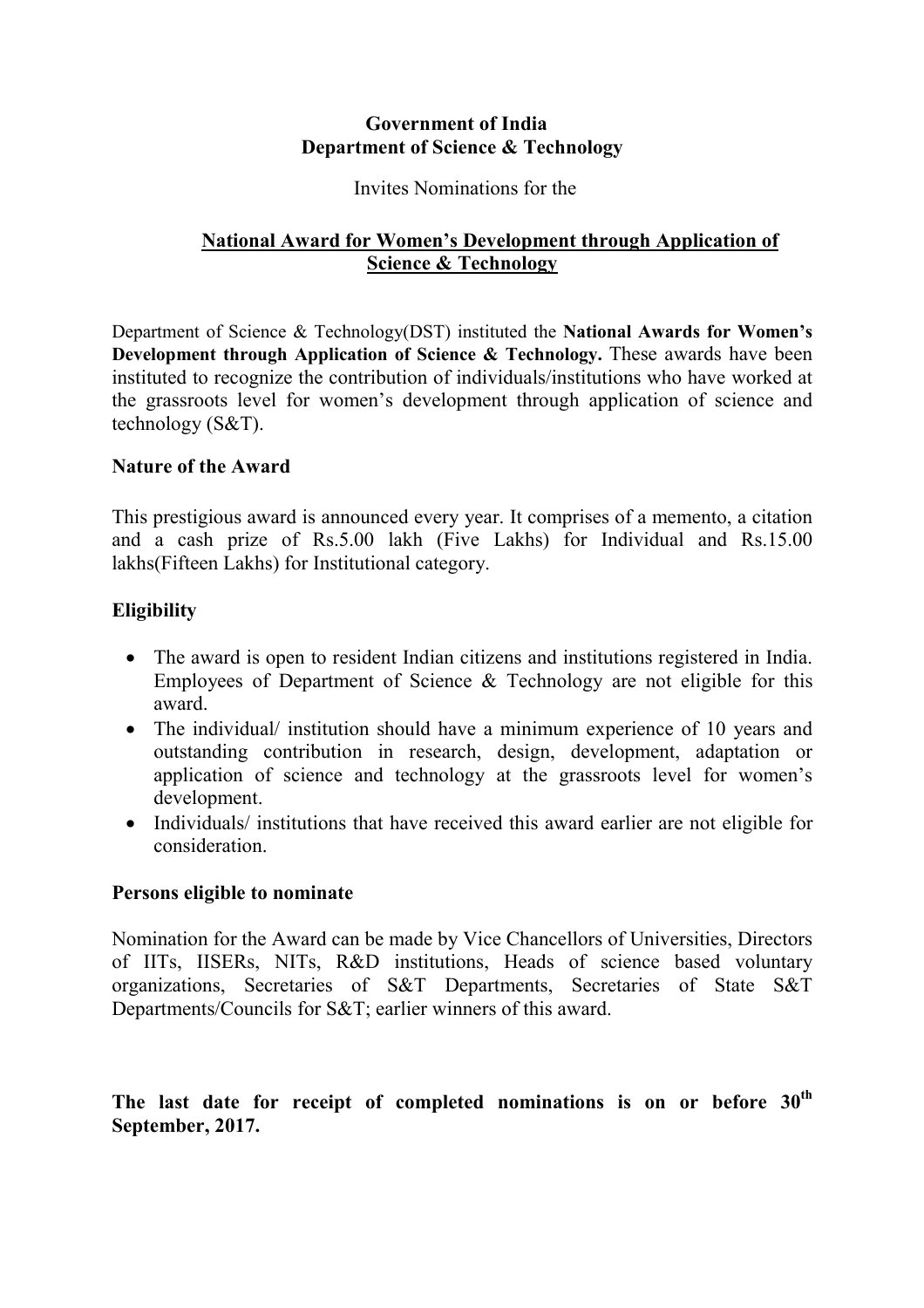### **General Terms & Conditions**

- 1. A Selection Committee consisting of eminent persons has been constituted by the Department of Science & Technology for this purpose.
- 2. The Selection Committee will have the sole right to select the awardees and formulate rules governing such selection.
- 3. If during consideration of the nominations received and/or of other eligible candidates, no one is deemed suitable for the award, it would not be given that year.
- 4. In exceptional circumstances, if more than one individual/institution is selected for an award, the amount of award will be separately given to each.
- 5. No correspondence will be entertained regarding the selection of the awardees or on the selection procedure.
- 6. Recommendation other than that of the nominator will not be considered and will lead to disqualification.
- 7. The awardees shall be intimated by post and e-mail.
- 8. The Department of Science & Technology will have a right to modify the terms and conditions for the award as and when it deems fit.
- 9. Documents submitted can be returned only after completion of the process including presentation ceremony of the award, if requested.
- 10.Nominations received on earlier occasions for the award will be admissible only with fresh accomplishments subsequently.
- 11.The awardees will be expected to deliver a talk on a subject chosen by DST at a place and venue to be intimated by the Department of Science and Technology.
- 12.The members of the committee can also propose or nominate a candidate whom they fit worthy of this award even though his/her/its nomination has not been received.

Nominations typed on plain paper complete with enclosures in the format should be sent to: The Head, Science for Equity Empowerment and Development (SEED) Division, Department of Science & Technology, Technology Bhavan, New Mehrauli Road, New Delhi-110 016 on or before  $30<sup>th</sup>$  September, 2017. A soft copy(Times New Roman font size 12) of the proposal should also be mailed at indub.puri $\omega$ nic.in. The envelope should superscribed with "National Award for Women's Development through Application of Science & Technology".

# **FORMAT FOR APPLICATION**

#### **Details of Nominee (please print in Block letters)**

Title, Name, Designation(for individual), Date of Birth of the nominee/Year of establishment in case of Institution,Address

Colour photograph in case of individual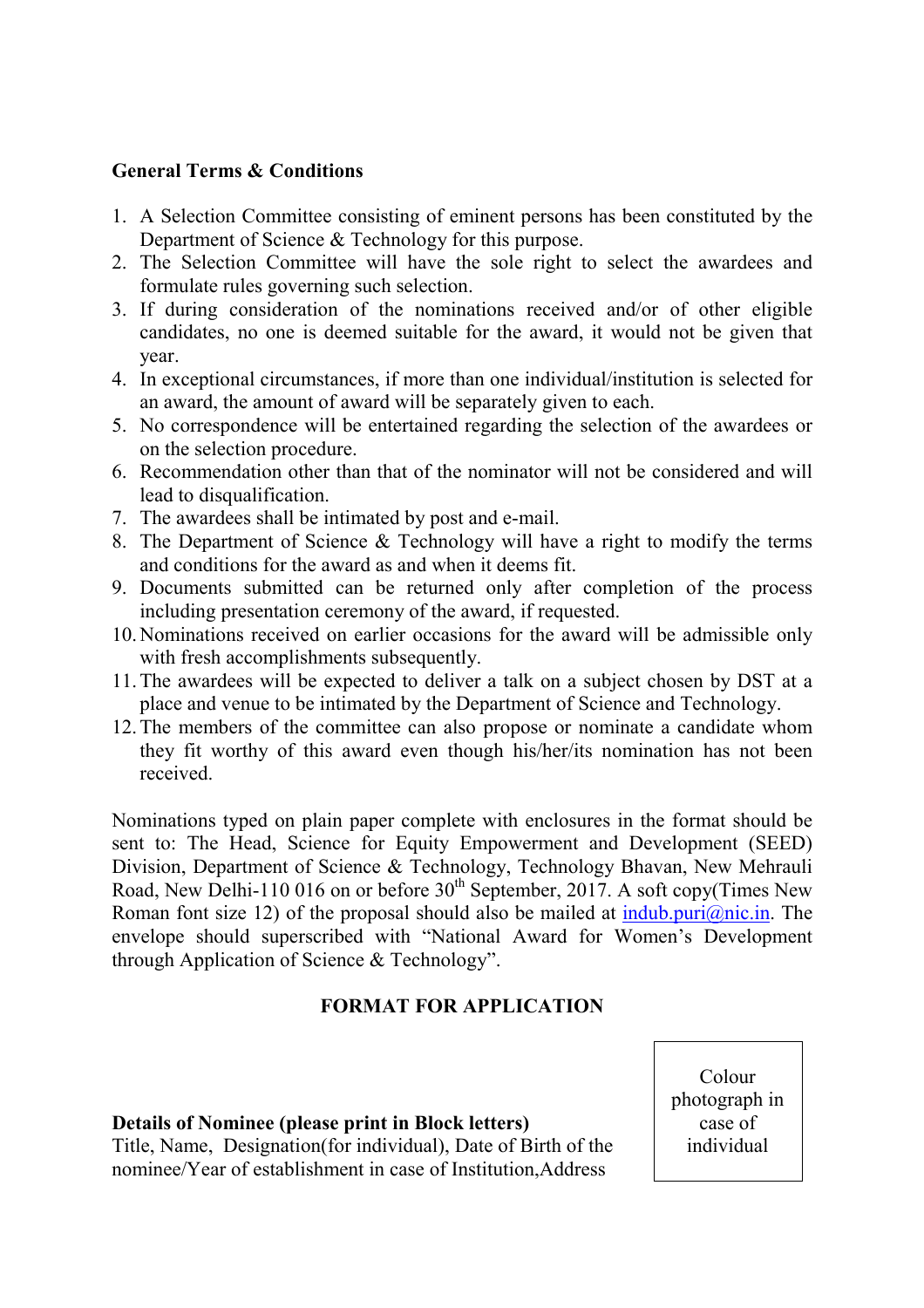

Attach a narrative of contributions of the nominee **(relevant to women's development through application of science and technology (about 1000 words)**  clearly bringing out the following:

- $\triangleright$  Projects undertaken along with objectives
- $\triangleright$  Timeline of achievements of the nominee during the last 10 years.
- $\triangleright$  Strategies adopted
- $\triangleright$  Innovations
- $\triangleright$  Outcomes in terms of benefit to women
- $\triangleright$  Was this Initiative / Nominee a Winner of any Award instituted by any other National/International Organization? (If so, please provide brief details thereof)
- $\triangleright$  Supporting documents

# **Information on the Institution making the nomination(Nominator)**

# **Persons sending nomination should include (Name, Designation, Address, Tel., Fax, Email and brief biodata)**

**Basis for nomination:** including a statement on the impact of S&T based intervention to empower women by the individual/ institution with specific reference to exceptional achievement for the empowerment of women in last 10 years under the following heads:

- $\triangleright$  Innovation in approach and implementation
- $\triangleright$  Interaction and networking with women's groups
- $\triangleright$  Quantifiable impact and sustainability of interventions
- $\triangleright$  Networking with other NGO's, institutions, local bodies
- $\triangleright$  Perceptible changes brought out by nominee's work

6. Brief statement of purpose or note on why the nominee should be given this award, highlighting the achievements in the desired area and future vision envisaged by the nominee.

| Date:  | Signature of the nominator            |
|--------|---------------------------------------|
| Place: | Official stamp on official stationery |

• Nominations may be made in the format prescribed as above, in soft and hard copy form (3 copies) and mailed directly to the following address:

# **Head, Science for Equity Empowerment and Development (SEED) Division, Department of Science & Technology, Technology Bhavan, New Mehrauli Road, New Delhi – 110 016**

• Nominations with incomplete data or sketchy details and not supported by authenticated documentation as specified herein, are liable to be rejected.